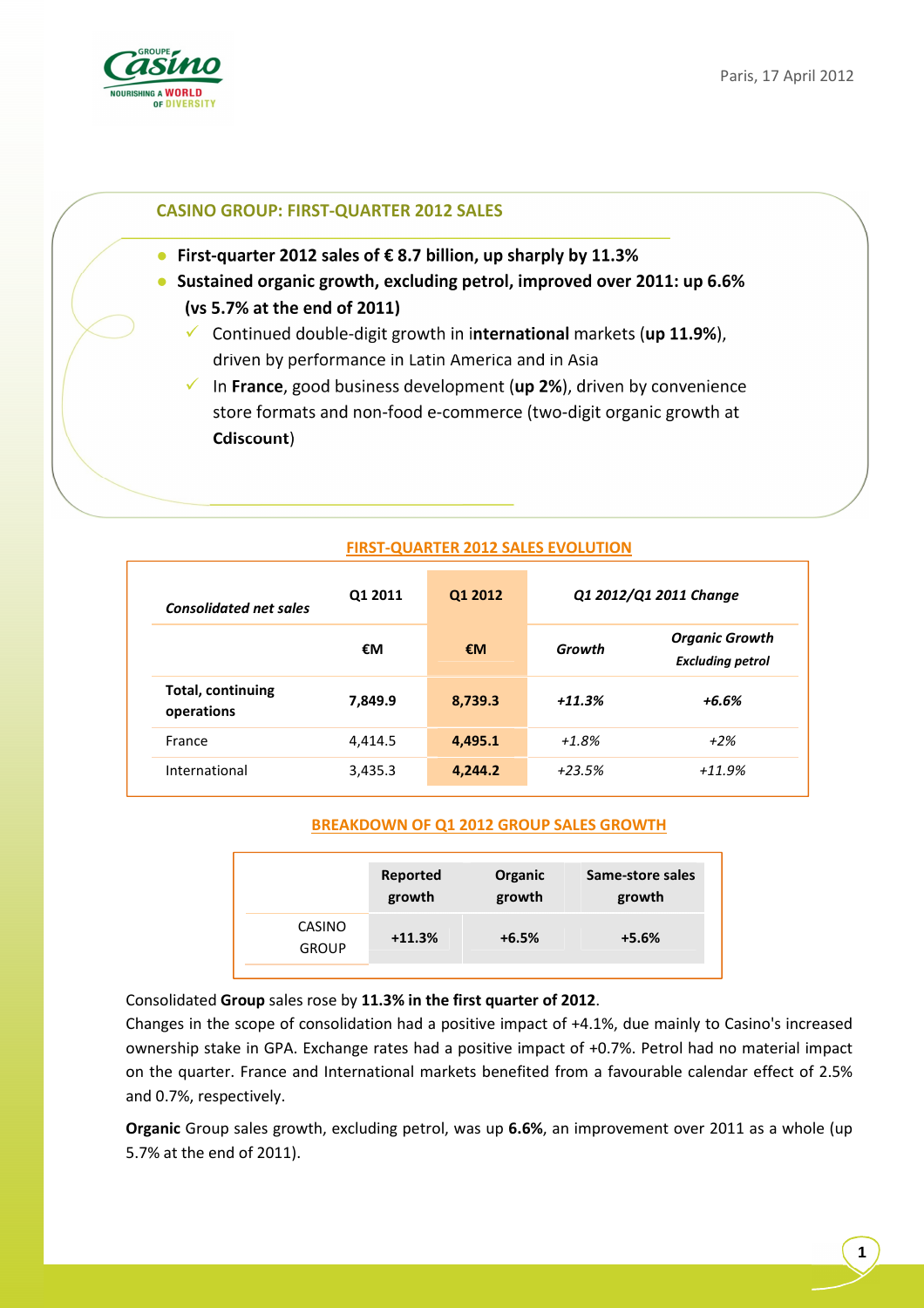

## **SUMMARY OF Q1 2012 SALES**

## **Organic growth up 2.3% in France**

|        | Reported<br>growth | Organic growth | Same-store<br>sales growth |
|--------|--------------------|----------------|----------------------------|
| France | $+1.8%$            | $+2.3%$        | $+1.3%$                    |

- All **convenience** formats (Casino supermarkets, Monoprix, Franprix and superettes) reported good performance, with solid sales progression in organic terms.
- **Leader Price** reported increased same-store sales, up **1.7%**.
- **Géant**'s food sales performance was **satisfactory** in a mixed environment for hypermarkets.
- **Cdiscount** maintained **double-digit** sales growth, enabling the Group to report aggregate **non-food**  sales growth (Géant +Cdiscount) of **+2.3%**.

## **Continued double-digit organic growth in international operations: +11.9%**

|                      | Reported | Organic  | Same-store   |
|----------------------|----------|----------|--------------|
|                      | growth   | Growth   | sales growth |
| <b>INTERNATIONAL</b> | $+23.5%$ | $+11.9%$ | $+10%$       |

International operations continue to post very solid growth in organic terms. Changes in the scope of consolidation contributed 10% to sales growth and foreign exchange to 1.7%.

- **Latin America** reported growth of **13.5%** in organic terms, driven by strong same-store sales. This performance shows the sales momentum across all Group activities in the region.
- Organic growth in **Asia** was strong at +9.7% due to good same-store sales progression (+4.5%) and to the expansion.

Reported **international** sales accounted **for 49% of all Group sales** for the period, compared to 45% for the whole of 2011.

\*\*\*\*\*\*\*\*\*\*\*\*\*\*\*\*\*\*\*\*\*\*\*\*\*\*\*\*\*\*\*\*\*\*\*\*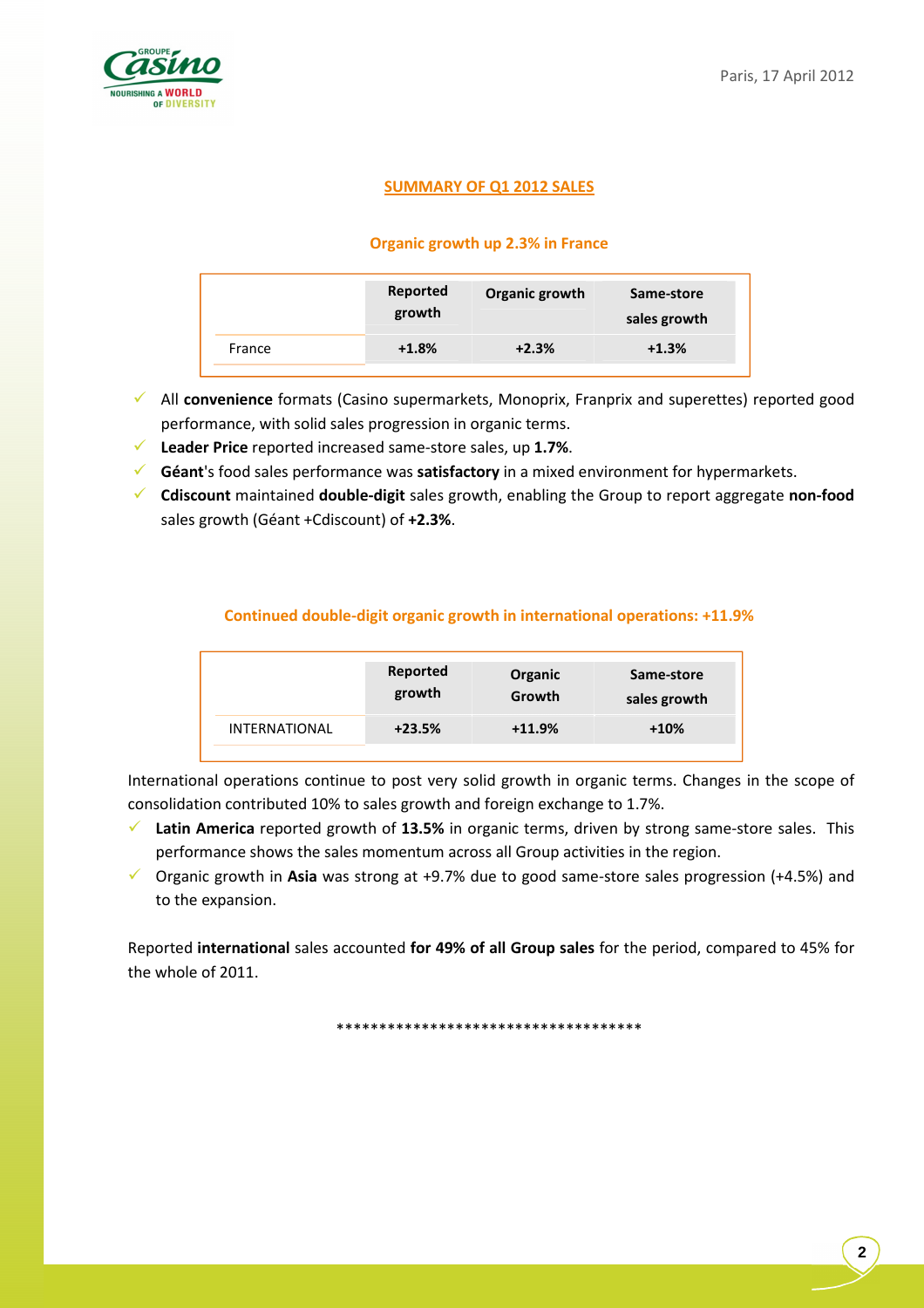

# **FRANCE: ANALYSIS OF Q1 2012 SALES**

Sales in France came out at €**4.5 billion** for the first quarter of 2012, up **1.8%** (2% **in organic terms),**  excluding petrol.

| €M                             | Q1 2011 | Q1 2012 | <b>Reported</b><br>growth | <b>Organic</b><br>growth<br>excluding<br>petrol |
|--------------------------------|---------|---------|---------------------------|-------------------------------------------------|
| Sales excluding tax, France    | 4,414.5 | 4,495.1 | $+1.8%$                   | $+2.0%$                                         |
| <b>Casino France</b>           | 2,857.1 | 2,921.4 | $+2.2%$                   | $+1.9%$                                         |
| Géant Casino hypermarkets      | 1,276.4 | 1,271.1 | $-0.4%$                   | $-2.0%$                                         |
| Casino supermarkets            | 834.8   | 865.1   | $+3.6%$                   | $+3.7%$                                         |
| Superettes                     | 344.8   | 353.6   | $+2.6%$                   | $+2.6%$                                         |
| Cdiscount & other businesses   | 401.1   | 431.5   | $+7,6%$                   | $+8.4%$                                         |
| <b>Franprix - Leader Price</b> | 1,074.2 | 1,062   | $-1.1%$                   | $+0.5%$                                         |
| <b>Monoprix</b>                | 483.2   | 511.7   | $+5.9%$                   | $+5.9%$                                         |

## **Sales Evolution**

## **Same-store sales growth trends, excluding petrol**

|                           | Q1 2012 |
|---------------------------|---------|
| Géant Casino hypermarkets | $-1.8%$ |
| Casino supermarkets       | $+1.5%$ |
| Franprix                  | $-1.2%$ |
| Leader Price              | $+1.7%$ |
| Monoprix                  | $+5.4%$ |
|                           |         |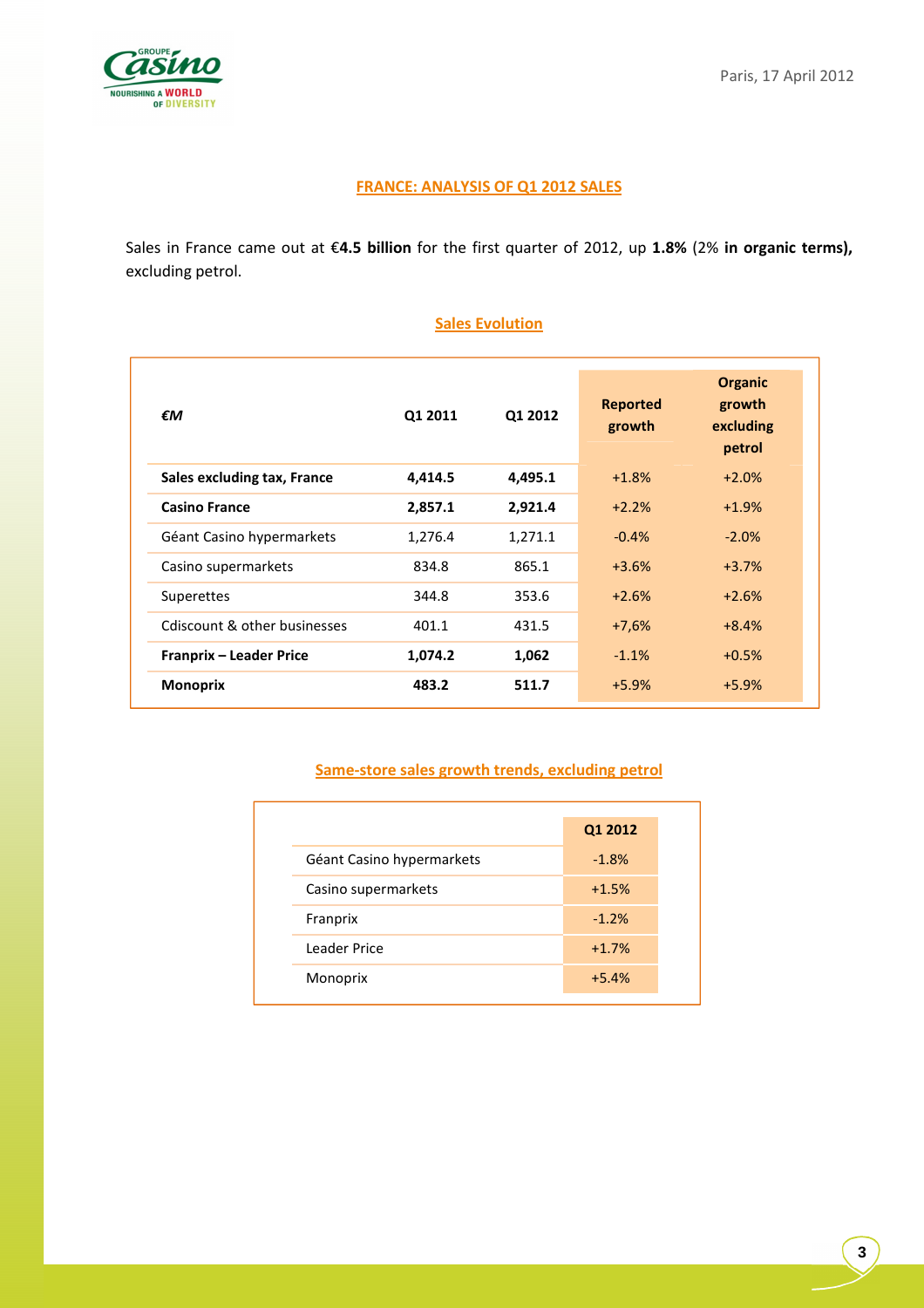

## **Casino France**

**Géant Casino** same-store sales, excluding petrol, were down **-1.8%**, with an increase in the average basket.

Reported food sales were up **0.4%**. The banner continued its policy of promotions, with a share of revenue from promotional offers up 1.8pt for the period. The volume of **private label** grew by **3.5%**.

**Non-food sales** were down **7.9%**, with very mixed trends depending on the category. Excluding electronics, which continues to decline in stores, other categories (textile, recreational items and housewares) decreased by a modest -2.2%.

Excluding petrol, same-store **Casino Supermarkets** sales were up **1.5%**, with an increase in the basket. The banner continued its expansion programme, opening one store over the period in France. Total sales were up **3.7%**, excluding petrol.

**Superettes** sales were up **+2.6%**, a net improvement over previous quarters. This performance was driven by expansion (+6%) as the banner opened 78 stores, including four in the new Casino Shop and Casino Shopping formats.

**Other businesses** (Cdiscount, Mercialys, Casino Cafétéria and Banque Casino) posted sales growth of **8.4% in organic terms**. **Cdiscount's** sales were up **+12.2% in organic terms**. The marketplace continued to grow, increasing the total number of available products on the Cdiscount site to 450,000, of which 100,000 sold directly by Cdiscount.

The Group continued to deploy its multi-channel distribution strategy into the first quarter by completing the number of physical pick-up points in its stores, which now number **2,113** for packages weighing less than 30 kg and **211** for packages weighing more than 30 kg.

Aggregate **non-food** sales in France at **Géant and Cdiscount** grew **2.3%** for the quarter.

### **Franprix – Leader Price**

**Leader Price** continued to post higher same-stores sales (**up 1.7%** at the end of Q1 2012 compared to up 1.5% for the whole of 2011), driven by a good store traffic. The deployment of the new concept is continuing in line with objectives, with the percentage of upgraded stores up to 45%. The banner also opened three stores during the period.

Thanks to the reactivation of its commercial policy, sales at **Franprix** were up **1.2%** (on an organic basis). Seven stores were opened in the first quarter. Same-store sales fell -1.2% compared to the -4.6% decline in Q4 2011.

Sales at **Franprix-Leader Price** were up **0.5% in organic terms** thanks to the closure of unprofitable stores. Total sales were down -**1.1%,** due to the deconsolidation of a master franchisee.

### **•** Monoprix

Same-store sales at **Monoprix** rose by **5.4%.** Growth was driven in particular by textile sales in January and by food sold in February and March, with the success of the "*Les Jours Essentiels"* commercial action. The banner opened six stores during the period, including three Naturalia stores. In all, Monoprix net sales rose by 5.9% in the first quarter.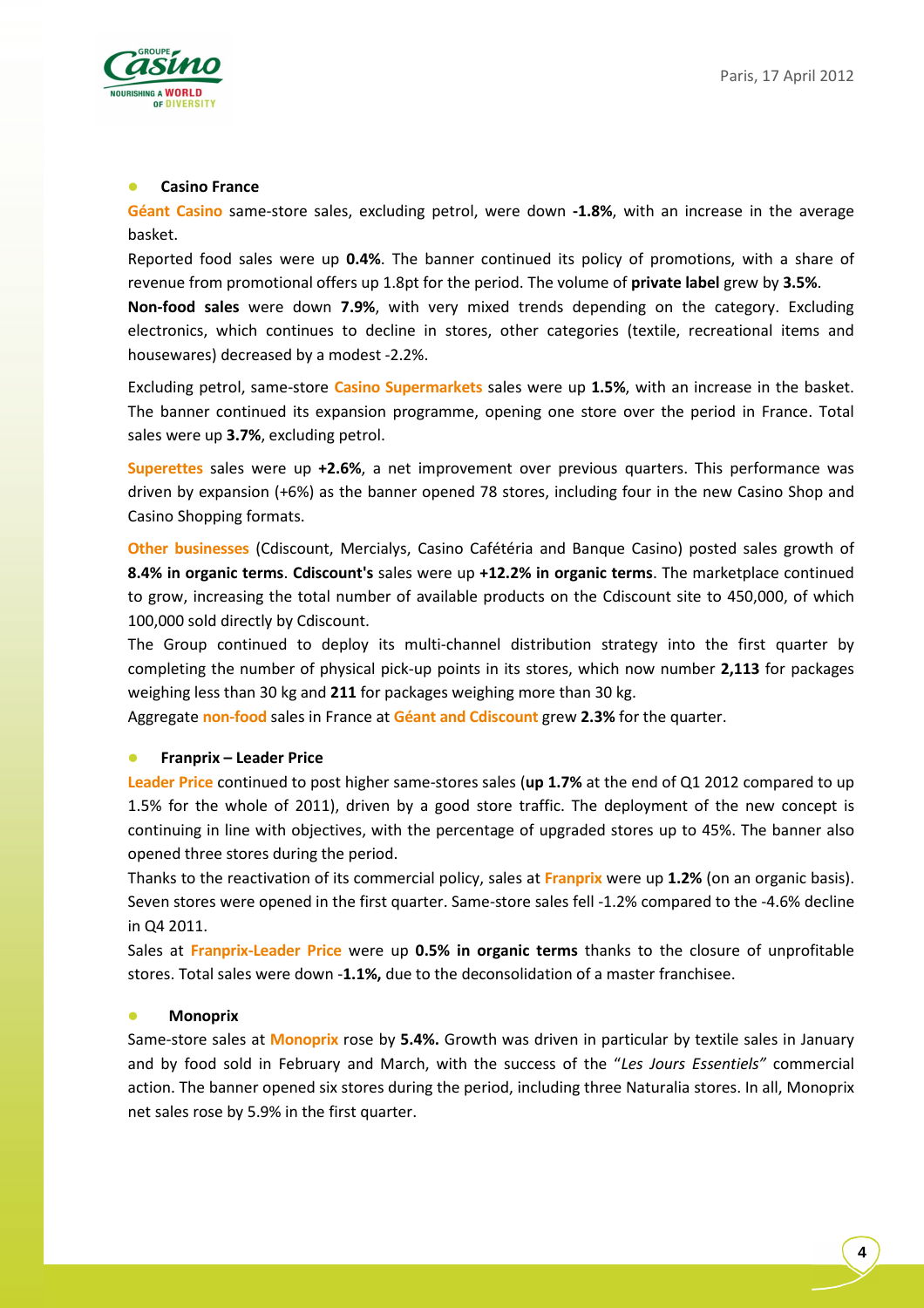

### **INTERNATIONAL OPERATIONS: ANALYSIS OF Q1 2012 SALES**

Consolidated sales for international operations rose sharply, by **23.5%.**

**Changes in the scope of consolidation** had a positive impact of **+10%** associated with Casino's increased ownership stake in GPA.

**Exchange rates** had a positive impact of **+1.7%**, resulting mainly from the appreciation of the Colombian and Thai currencies against euro.

**Growth in organic terms** was up 11.9%, maintaining its double-digit pace and driven by good performance as much in Latin America as in Asia.

|                  | Reported<br>growth | Organic<br>Growth | Same-store<br>sales growth |
|------------------|--------------------|-------------------|----------------------------|
| Latin<br>America | $+28.7%$           | $+13.5%$          | $+11.9%$                   |
| Asia             | $+12.3%$           | $+9.7%$           | $+4.5%$                    |
|                  |                    |                   |                            |

### **Change in the growth of international sales in Q1 2012**

**In Latin America,** same-store sales surged **11.9%**, reflecting excellent performance in all markets.

## **GPA in Brazil**

In **Brazil, GPA** same-store sales grew **9.6%**\*.

GPA Food's same-store sales were up **9.3%\***, lifted by the success of the new Assaí cash & carry format, by the performances of Extra supermarkets and by Minimercado Extra proximity stores.

Same-store sales at Viavarejo (the new name of Globex) were up **10%**\*, benefiting from significant commercial initiatives and a new assortment in Q1.

NovaPontocom, the N° 2 in non-food e-commerce in Brazil, is continuing its dynamic process of growth.

The expansion continued in the first quarter, with, in particular, the opening of one Assaí store, one Casas Bahia store and one Extra hypermarket. Five Extra Facil stores were also converted to Mini Mercado Extra stores.

### **Exito in Colombia**

Same-store sales in **Colombia** continued to enjoy a very satisfactory performance. This reflects the strong performance posted by Surtimax discount stores and the success of the *Anniversario* commercial action in March by Exito hypermarkets and Exito supermarkets, which took place in the second quarter of 2011.

**Exito** continued its expansion focused on convenience stores with the opening of seven Exito Express, seven Surtimax, and three supermarkets, including one Exito Tecno during the period. Combined sales are experiencing solid growth.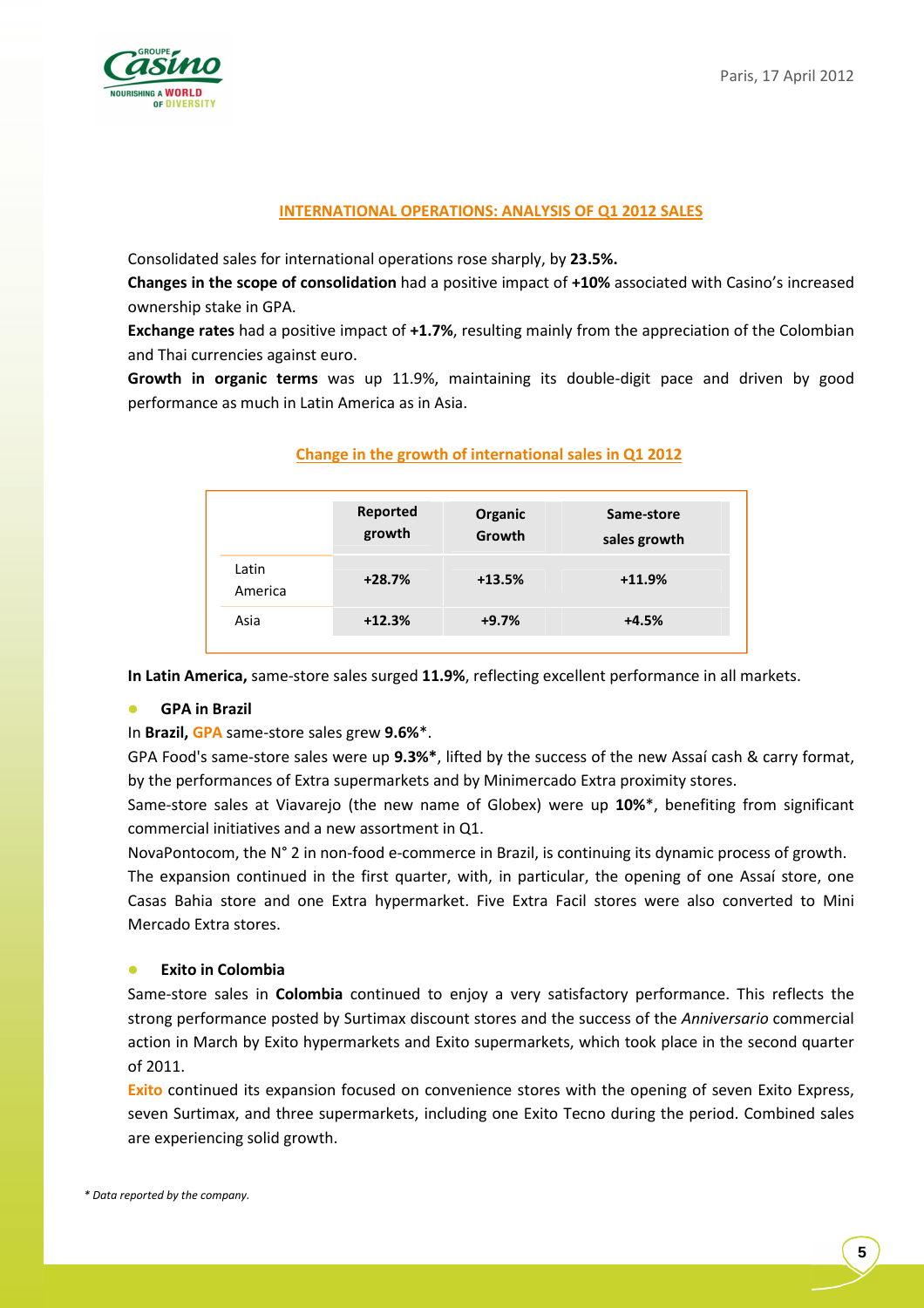

**In Asia,** organic growth remained high at **9.7%.**

### **Big C Thailand**

Following the serious floods at the end of 2011 and in a particularly competitive environment, **Big C** posted **sustained organic growth**, reflecting a return to a satisfactory same-store sales growth track and the growing contribution of expansion. The development of convenience store formats continued with the opening of 12 Mini Big C stores, two supermarkets (Market) and six Pure (Pharmacy-Beauty) stores. All stores closed due to flooding have now reopened.

In March Big C signed a partnership agreement with Bangchak, the second-largest operator of petrol stations in the country. This agreement will enable the company to open five Mini Big C stores in the first half of 2012 and up to 300 Mini Big C over the next five years.

### **Big C Vietnam**

**Big C Vietnam** continues to post **very strong sales growth in organic terms**, boosted by double-digit growth in same-store sales.

**Indian Ocean** same-store sales as well as organic sales were virtually stable.

#### \*\*\*\*\*\*\*\*\*\*\*\*\*\*\*\*\*\*\*\*\*\*\*\*\*\*\*\*\*\*\*\*\*\*\*\*

### **2012 PERSPECTIVES**

The group confirmed its **objectives for 2012**:

- $\checkmark$  Growth in Group sales of more than 10%.
- $\checkmark$  Stability of the Group's market share in food in France.
- $\checkmark$ Progression of the trading profit at Franprix-Leader Price.

The Group plans to continue its active policy of rotating its assets with an asset disposal/capital increase target of €1.5 billion in 2012, two-thirds of which already announced as of 31 March 2012 (extraordinary dividend announced by Mercialys, disposal of 10% to 20% of Mercialys and private placement in Thailand).

It also intends to maintain a robust level of financial flexibility and maintain its Net Debt/EBITDA ratio below 2.2x.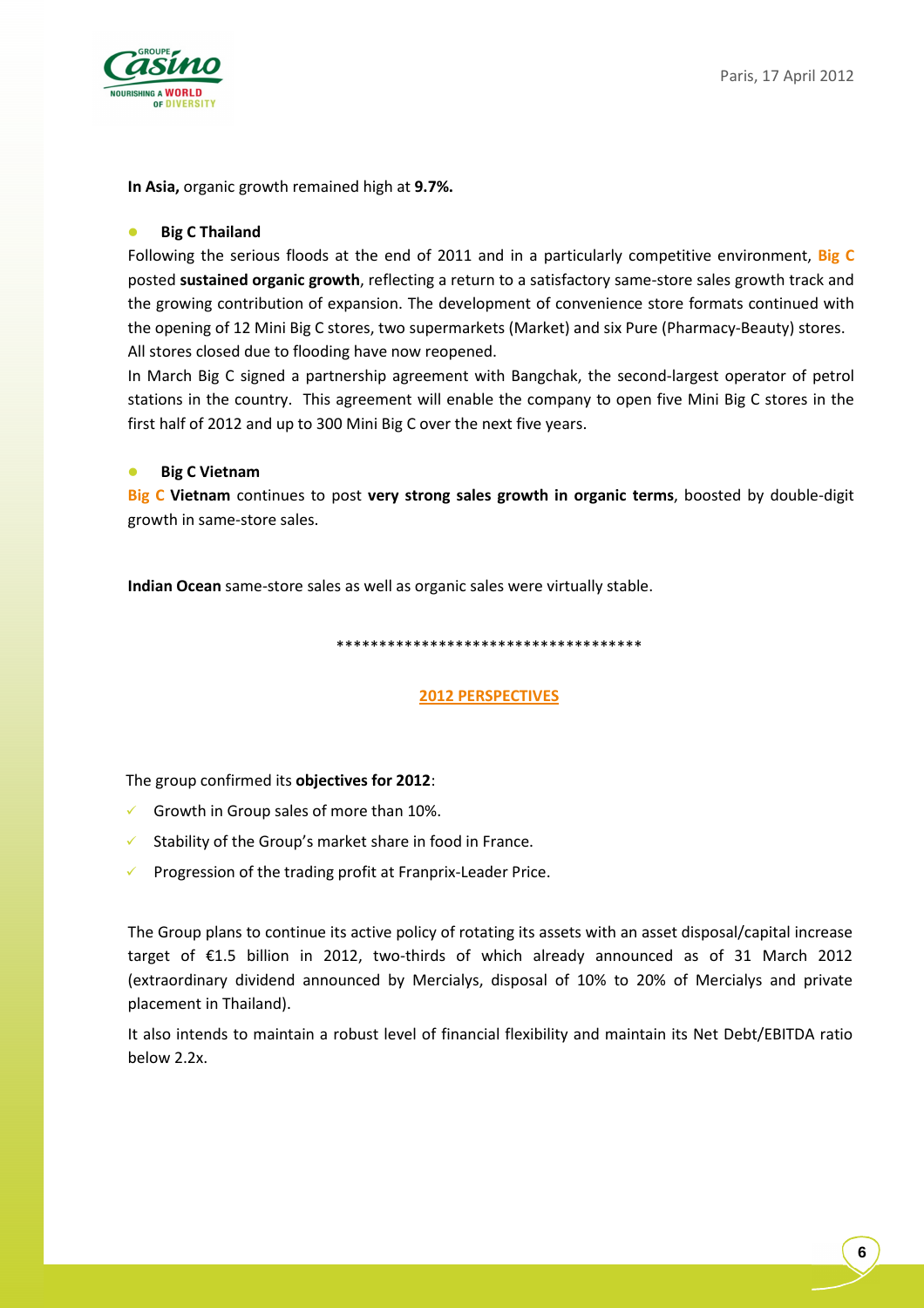

### **Schedule of Financial Disclosures**

**Friday 11 May 2012**: Annual General Meeting

**Thursday 26 July 2012** (before the opening of the markets): second quarter sales and results for the first half of 2012

### **ANALYST AND INVESTOR CONTACTS**

**Régine GAGGIOLI** – Tel.:+33 (0)1 53 65 64 17 rgaggioli@groupe-casino.fr **or**  +33 (0)1 53 65 64 18 IR\_Casino@groupe-casino.fr

### **PRESS CONTACTS**

**Thierry ORSONI** – Tel.: +33 (0)1 53 65 24 78 torsoni@groupe-casino.fr **or Frédéric CROCCEL** – Tel.: +33 (0)1 53 65 24 39 fcroccel@groupe-casino.fr

**Image 7 Leslie JUNG** – Tel.: +44 7818 641 803 ljung@image7.fr

#### *Disclaimer*

*This press release has been prepared for informational purposes only and should not be construed as a solicitation or an offer to buy or sell securities or related financial instruments. Similarly, it does not and should not be treated as giving investment advice. It has no connection with the investment objectives, financial situation or needs of any receiver. No representation or warranty, express or implied, is provided in relation to the accuracy, completeness or reliability of the information contained in this document. It should not be regarded by recipients as a substitute for the exercise of their own judgement. All opinions expressed herein are subject to change without notice.*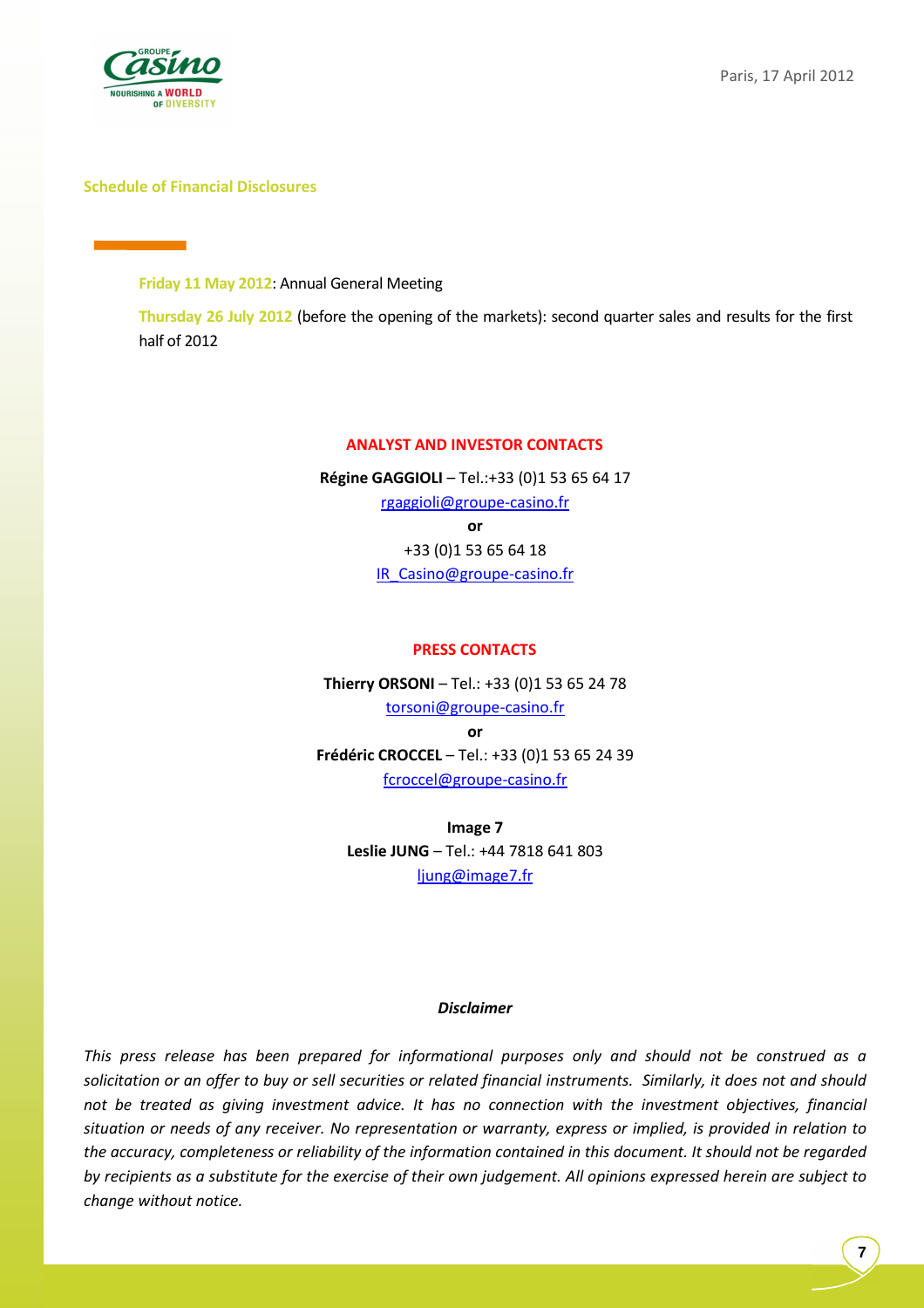

## **APPENDICES**

### **Main changes to the scope of consolidation**

- **Increase of the ownership interest in GPA to 40.1% at the end of March 2012 (vs. 33.7% at the end of March 2011)**
- **•** Full consolidation of two master franchisees by Franprix Leader Price starting 1 February 2011
- **•** Full consolidation of a master franchisee by Franprix Leader Price starting 15 April 2011
- **Full consolidation of a master franchisee by Franprix Leader Price from 1 February 2011 to 31 August 2011**
- **Full consolidation of a master franchisee by Franprix Leader Price starting 8 March 2012**
- **Change in the stake held in Banque du Groupe Casino (using the proportional method): Consolidation percentage decreased from 60% to 50% on 1 July 2011 following the change in the partnership.**

|                                         | <b>First quarter</b> |            |                  | Change                        |
|-----------------------------------------|----------------------|------------|------------------|-------------------------------|
|                                         | 2011<br>€m           | 2012<br>€m | <b>Published</b> | At constant exchange<br>rates |
| <b>FRANCE</b>                           | 4,414.5              | 4,495.1    | $+1.8%$          | $+1.8%$                       |
| Of which:                               |                      |            |                  |                               |
| <b>Casino France</b>                    | 2,857.1              | 2,921.4    | $+2.2%$          | $+2.2%$                       |
| Géant Casino hypermarkets               | 1,276.4              | 1,271.1    | $-0.4%$          | $-0.4%$                       |
| Casino supermarkets                     | 834.8                | 865.1      | $+3.6%$          | $+3.6%$                       |
| Superettes                              | 344.8                | 353.6      | $+2.6%$          | $+2.6%$                       |
| Other businesses                        | 401.1                | 431.5      | $+7.6%$          | $+7.6%$                       |
| Franprix - Leader Price                 | 1,074.2              | 1,062.0    | $-1.1%$          | $-1.1%$                       |
| <b>Monoprix</b>                         | 483.2                | 511.7      | $+5.9%$          | $+5.9%$                       |
| <b>INTERNATIONAL</b>                    | 3,435.3              | 4,244.2    | $+23.5%$         | $+21.9%$                      |
| Of which:                               |                      |            |                  |                               |
| <b>Latin America</b>                    | 2,505.3              | 3,225.1    | $+28.7%$         | $+27.2%$                      |
| Asia                                    | 719.7                | 808.0      | $+12.3%$         | $+9.7%$                       |
| <b>Other businesses</b>                 | 210.3                | 211.1      | $+0.4%$          | $+0.2%$                       |
| <b>SALES FROM CONTINUING OPERATIONS</b> | 7,849.9              | 8,739.3    | $+11.3%$         | $+10.6%$                      |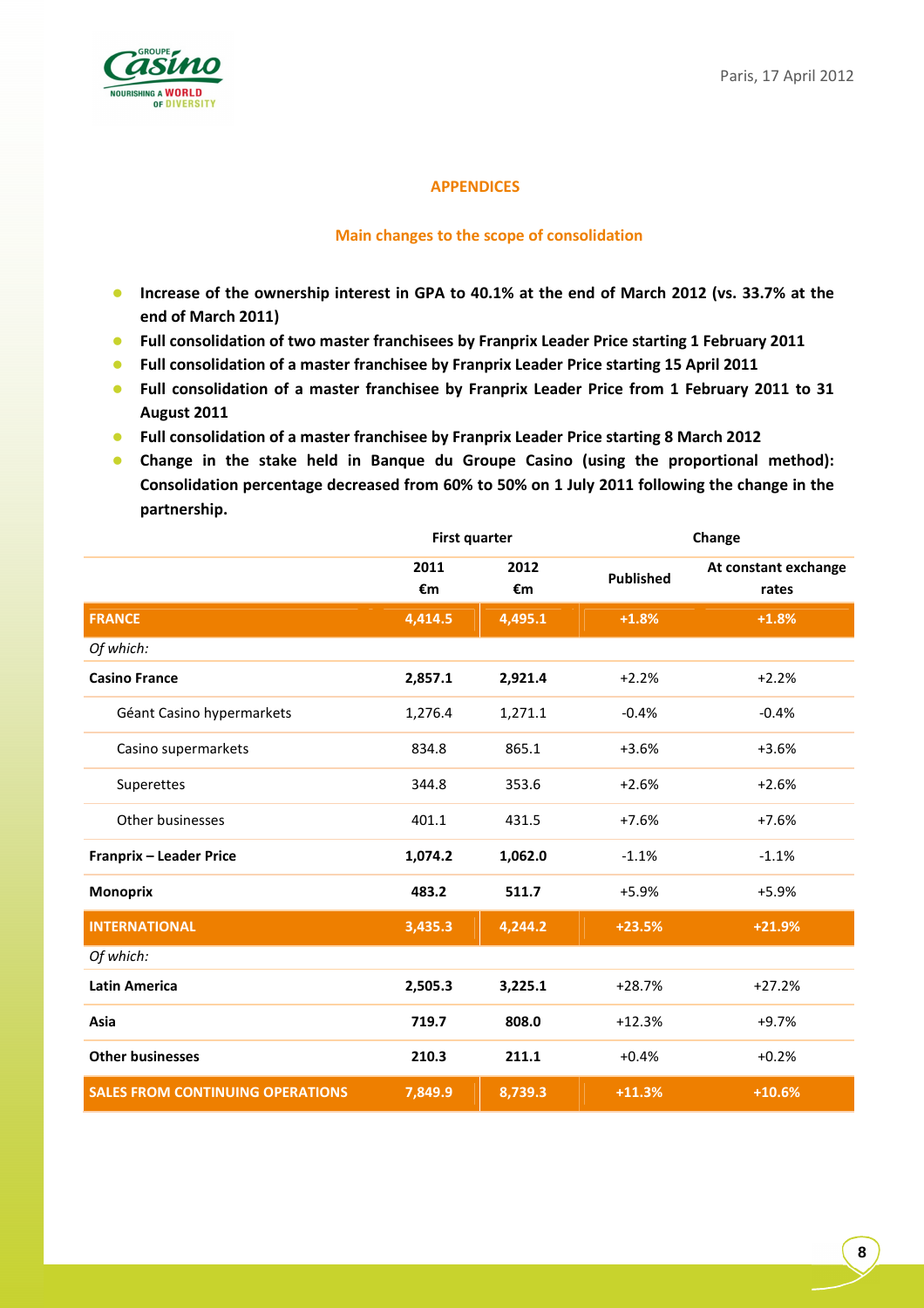

## **Exchange rates**

| Average exchange rates     | 01 2011 | 01 2012 | Change  |
|----------------------------|---------|---------|---------|
| Argentina (ARS/EUR)        | 0.182   | 0.176   | $-3.6%$ |
| Uruguay (UYP/EUR)          | 0.037   | 0.039   | $+4.8%$ |
| Thailand (THB/EUR)         | 0.024   | 0.025   | $+2.8%$ |
| Vietnam (VND/EUR) (x1000)  | 0.037   | 0.037   | $-0.1%$ |
| Colombia (COP/EUR) (x1000) | 0.390   | 0.424   | $+8.7%$ |
| Brazil (BRL/EUR)           | 0.439   | 0.432   | $-1.6%$ |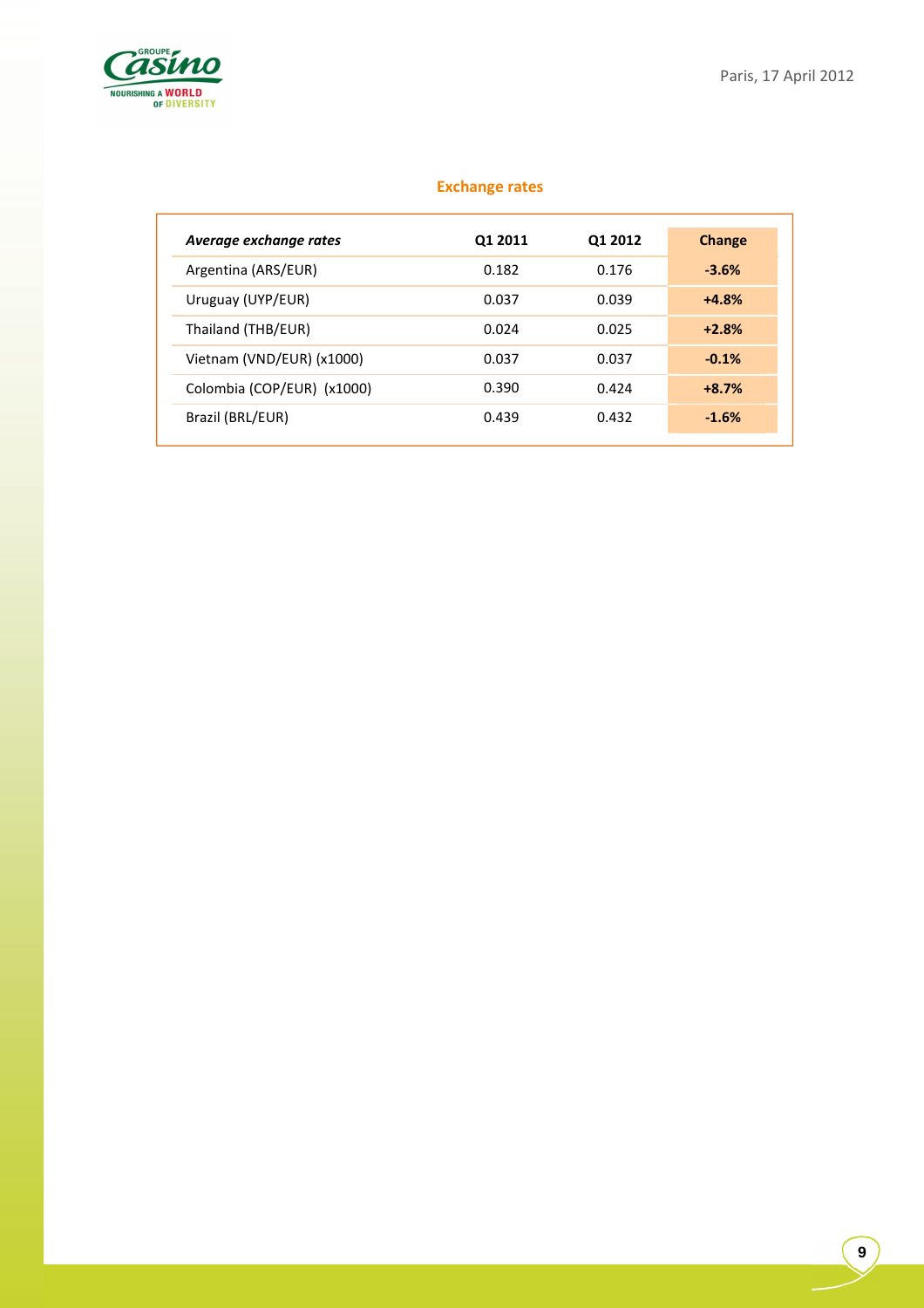

| <b>FRANCE</b>                                          | 31 March 2011 | 31 December 2011 | 31 March 2012  |
|--------------------------------------------------------|---------------|------------------|----------------|
| Géant Casino hypermarkets                              | 125           | 127              | 126            |
| Of which: French affiliates                            | 6             | 8                | 8              |
| International affiliates                               | 5             | 5                | 5              |
| French franchises                                      | 1             |                  |                |
| + petrol stations                                      | 100           | 101              | 100            |
| Casino supermarkets                                    | 407           | 422              | 425            |
| Of which: French affiliates/franchises                 | 51            | 51               | 51             |
| International affiliates/franchises                    | 28            | 32               | 35             |
| + service stations                                     | 162           | 170              | 169            |
| <b>Franprix supermarkets</b>                           | 867           | 897              | 892            |
| Of which franchises                                    | 375           | 379              | 377            |
| <b>Monoprix supermarkets</b>                           | 494           | 514              | 518            |
| Of which Naturalia<br>Of which franchises/affiliates   | 49<br>133     | 55<br>130        | 58<br>131      |
|                                                        |               |                  |                |
| <b>Leader Price discount stores</b>                    | 591           | 608              | 595            |
| Of which franchises                                    | 184           | 271              | 245            |
| Total supermarkets + discount stores                   | 2,359         | 2,441            | 2,430          |
| Of which franchises/franchise commercial leases        | 771           | 863              | 839            |
| <b>Petit Casino superettes</b>                         | 1,786         | 1,758            | 1,745          |
| Of which franchises                                    | 29            | 29               | 28             |
| <b>Casino Shopping superettes</b>                      |               | 6                | $\overline{ }$ |
| <b>Casino Shop superettes</b>                          |               | 16               | 19             |
| <b>Eco Services superettes</b>                         | 1             | 1                | 1              |
| <b>Spar superettes</b>                                 | 934           | 956              | 955            |
| Of which franchises                                    | 762           | 755              | 743            |
| <b>Vival superettes</b>                                | 1,783         | 1,752            | 1,699          |
| Of which franchises                                    | 1,782         | 1,750            | 1,697          |
| Casitalia and C'Asia superettes                        | 1             | 1                | 1              |
| <b>MAG</b> franchises                                  | 1,206         | 1,134            | 1,115          |
| Corner, Relay, Shell, Elf, Carmag                      | 1,206         | 1,134            | 1,115          |
| <b>MAG Wholesale</b>                                   | 922           | 937              | 935            |
| <b>CONVENIENCE STORE TOTAL</b>                         | 6,633         | 6,561            | 6,477          |
| Of which franchises/franchise commercial leases/stores | 4,702         | 4,606            | 4,519          |
| <b>MAG</b> affiliates                                  | 20            | 26               | 28             |
| Of which French affiliates                             | 17            | 18               | 20             |
| International affiliates                               | 3             | 8                | 8              |
| <b>DIV Other activities</b>                            | 284           | 295              | 297            |
| Cafeteria                                              | 284           | 293              | 295            |
| Cdiscount                                              |               | $\overline{2}$   | $\overline{2}$ |
| <b>TOTAL France</b>                                    | 9,421         | 9,450            | 9,358          |
| Hypermarkets (HM)                                      | 125           | 127              | 126            |
| Supermarkets (SM)                                      | 1,768         | 1,833            | 1,835          |
| Discount (DIS)                                         | 591           | 608              | 595            |
| Superettes (SUP) + other stores (MAG)                  | 6,653         | 6,587            | 6,505          |
| Other (DIV)                                            | 284           | 295              | 297            |

#### **STORE NETWORK AT THE END OF THE PERIOD: FRANCE**